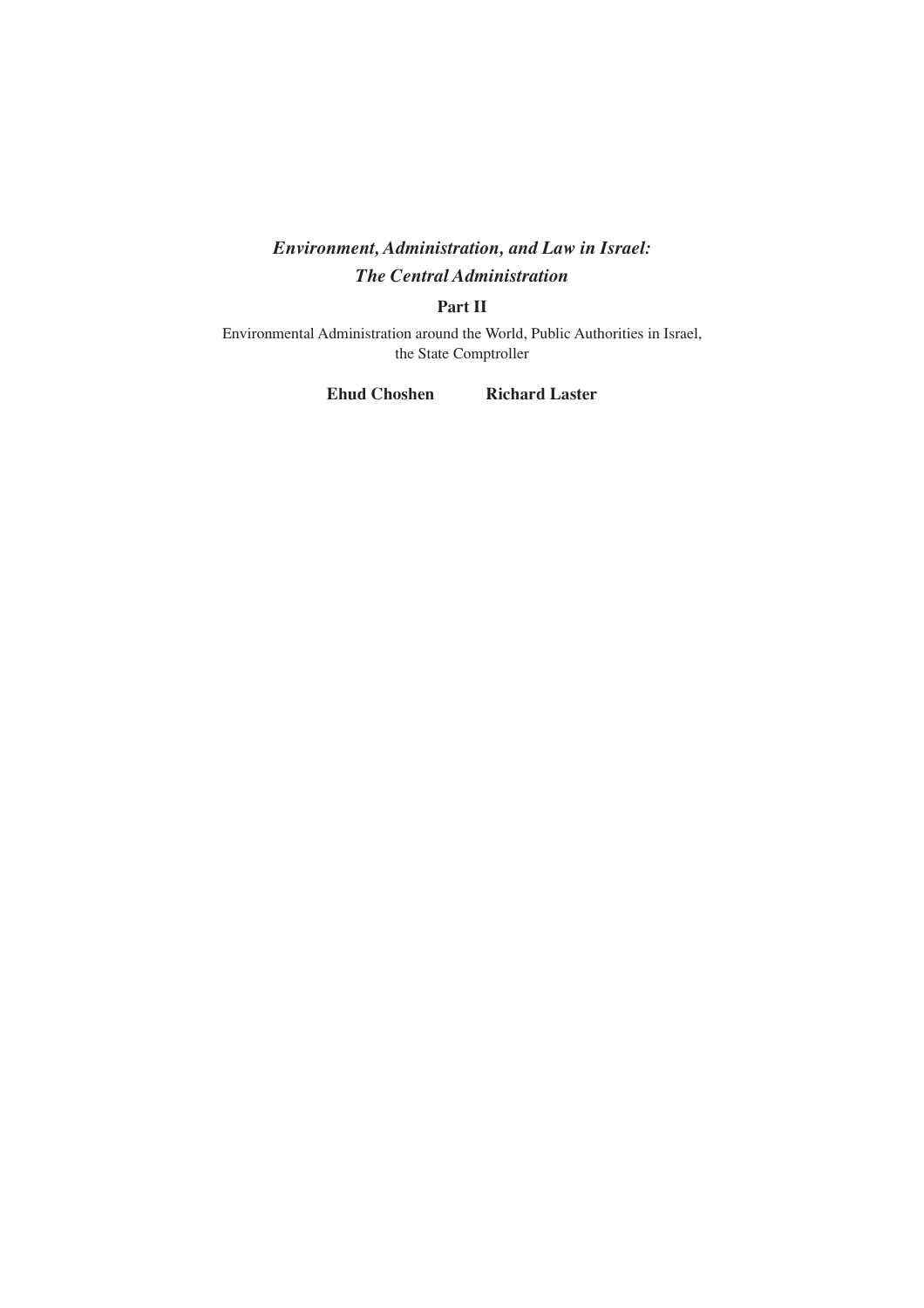The Jerusalem Institute for Israel Studies **The Center for Environmental Policy**

# *Environment, Administration, and Law in Israel: The Central Administration*

## **Part II**

Environmental Administration around the World, Public Authorities in Israel, the State Comptroller

**Ehud Choshen Richard Laster**

**2004**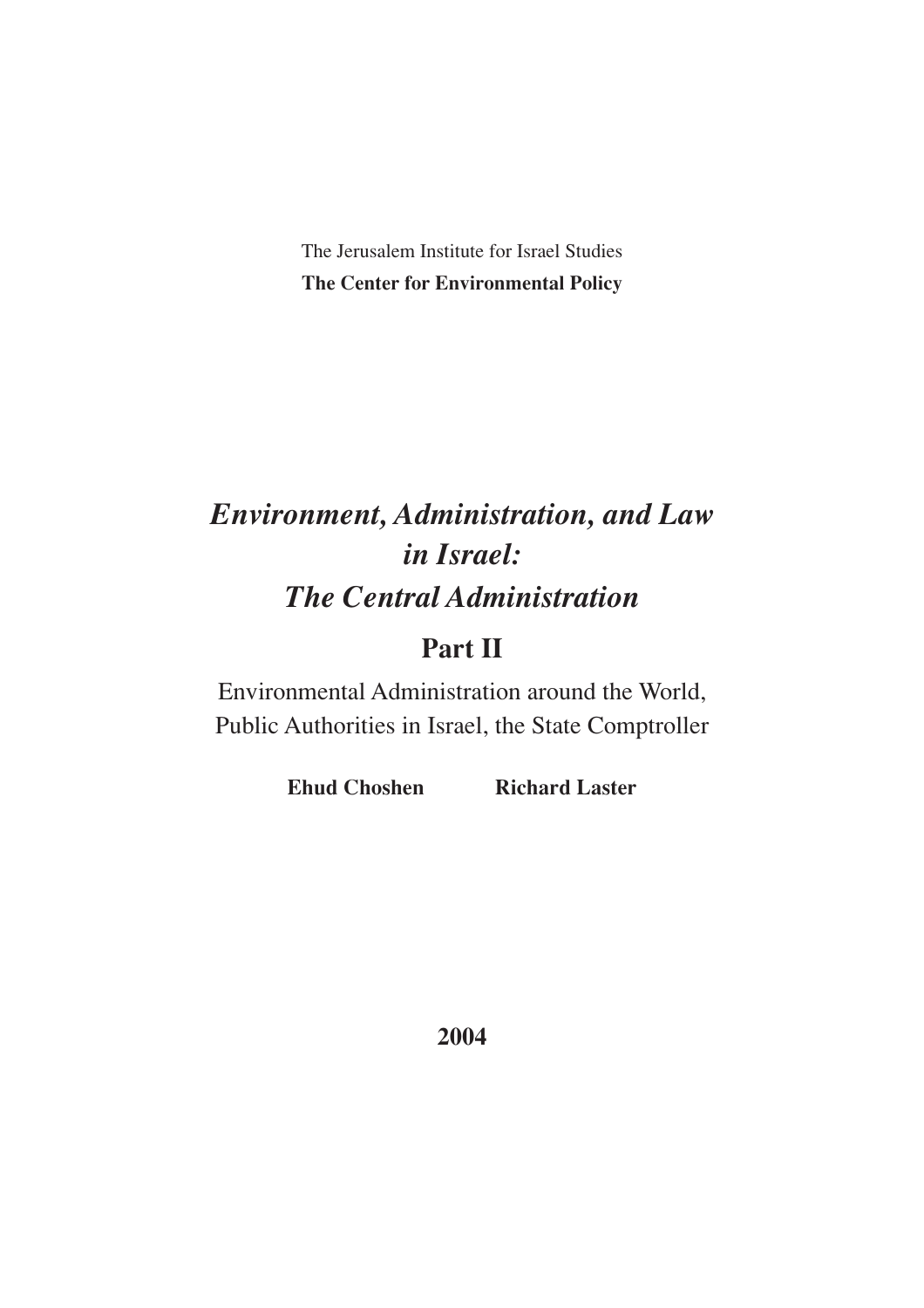The Jerusalem Institute for Israel Studies The Center for Environmental Policy Research Series No. 11

## *Environment, Administration, and Law in Israel: The Central Administration*

#### **Part II**

Environmental Administration around the World, Public Authorities in Israel, the State Comptroller

**Dr. Ehud Choshen, Adv. Dr. Richard Laster, Adv.**

This book was made possible through funding from the Charles H. Revson Foundation

The statements made and the views expressed are solely the responsibility of the authors

#### ISSN 033-8681

© 2004, The Jerusalem Institute for Israel Studies The Hay Elyachar House 20 Radak St. 92186 Jerusalem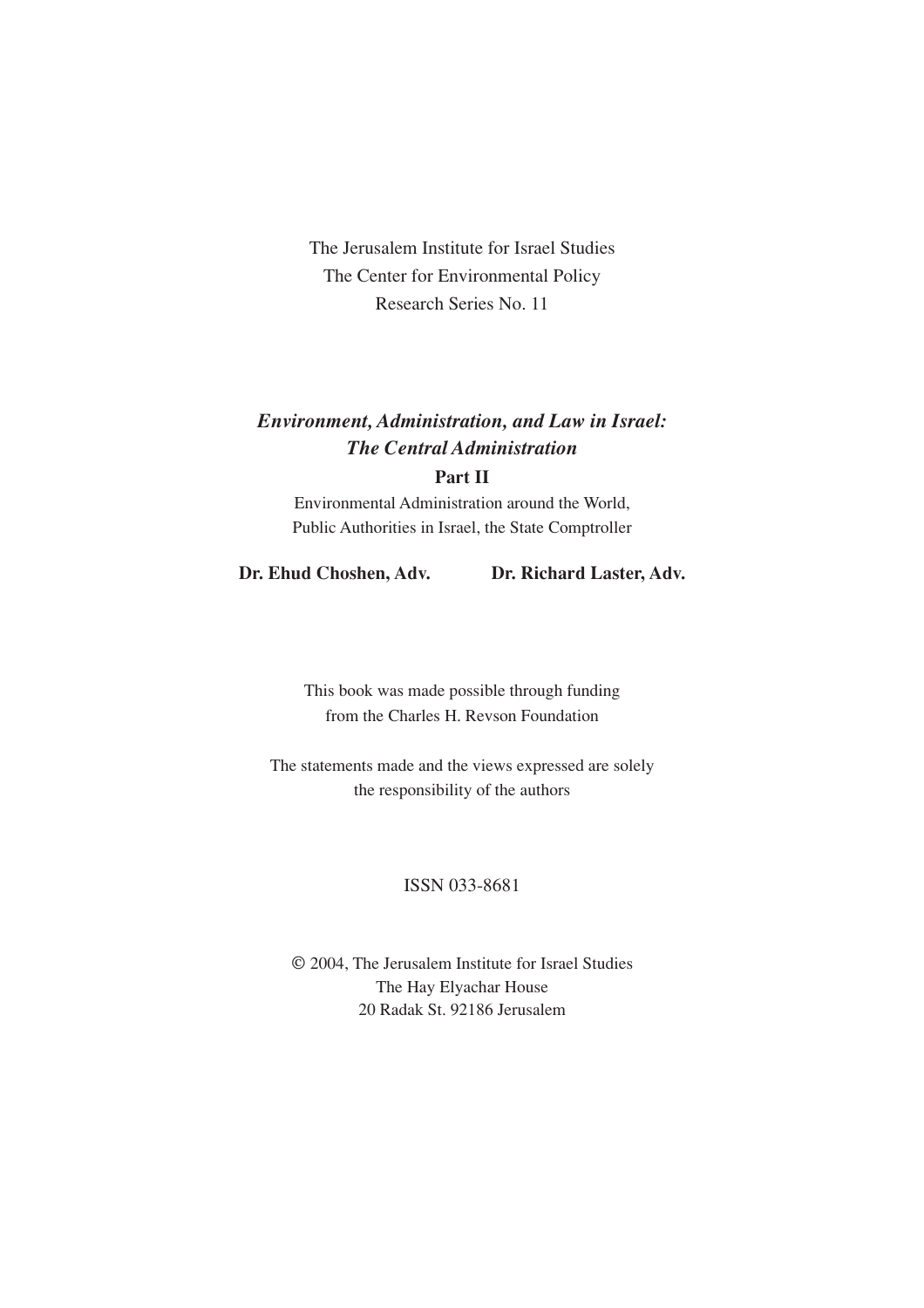## *Table of Contents*

| The Central Administration – Public Authorities in Israel and |
|---------------------------------------------------------------|
|                                                               |
|                                                               |
|                                                               |
|                                                               |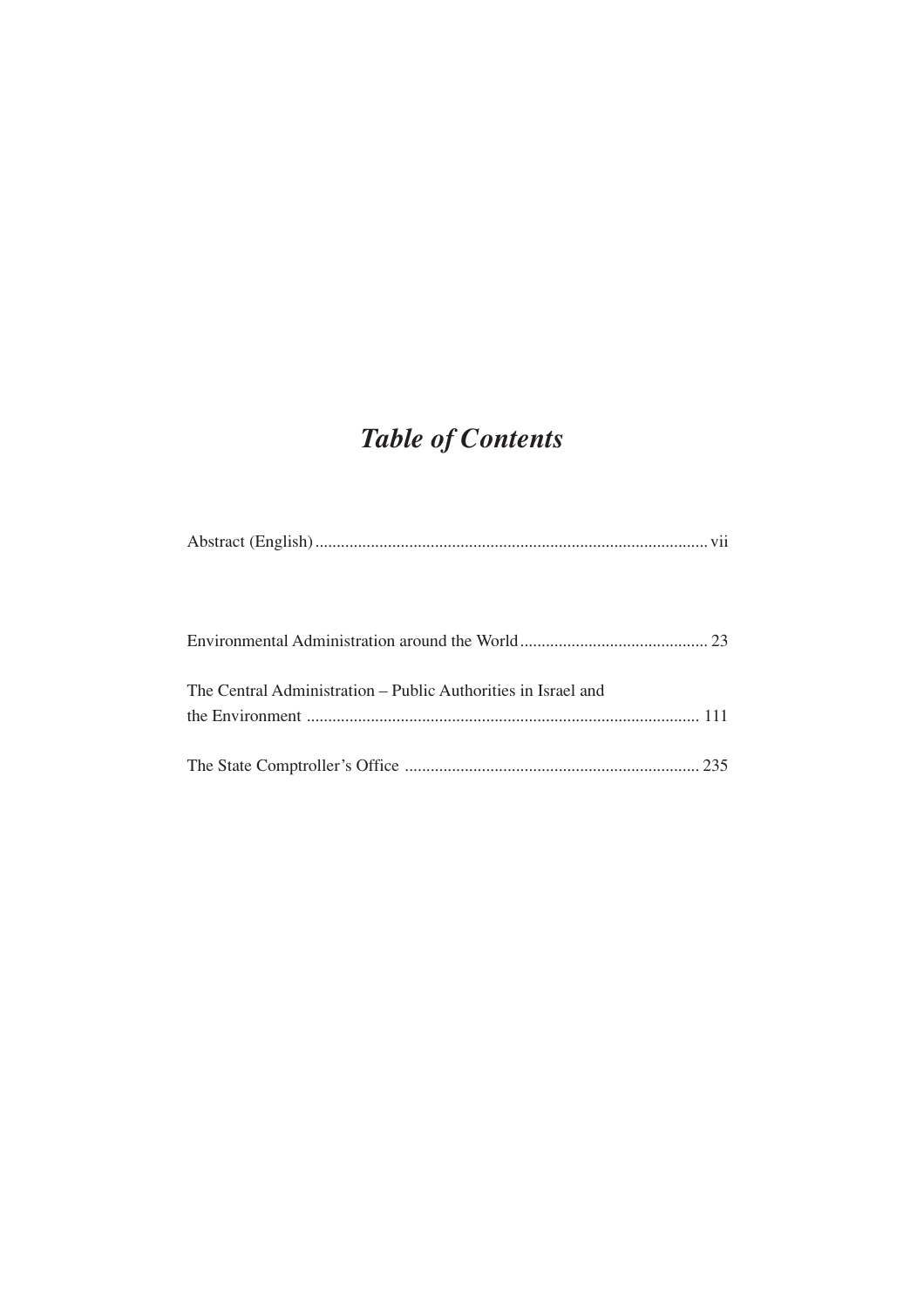## *Abstract*

Environmental studies deal with the inter-relationship and balance between Man and his environment. When man radically disturbs this balance, he causes irreversible damage to nature and the environment.

From the beginning of civilization, the public administration has been responsible for overseeing, coordinating, organizing, directing, supervising, and managing man's private and public activities. The attempt to understand how Man acts in relation to his environment, and to direct Man's activities in a way that can prevent serious environmental damage, is therefore the role of the public administration — specifically the environmental administration.

Beginning in the early twentieth century, health ministries were generally responsible for environmental management. Gradually, responsibility for environmental issues was transferred to government ministries, public authorities and other management bodies. Environmental management was generally concentrated within one central administrative body, while the Ministry of Health maintained authority over public and environmental health issues only.

Environmental damage does not recognize geographical boundaries, although environmental problems do vary in different parts of the world. This study includes an analysis of the environmental administrations in twenty-three countries from different regions and continents. The analysis shows that there is no uniform administrative pattern.The form of environmental management varies from country to country according to many factors, including the size of the country, form of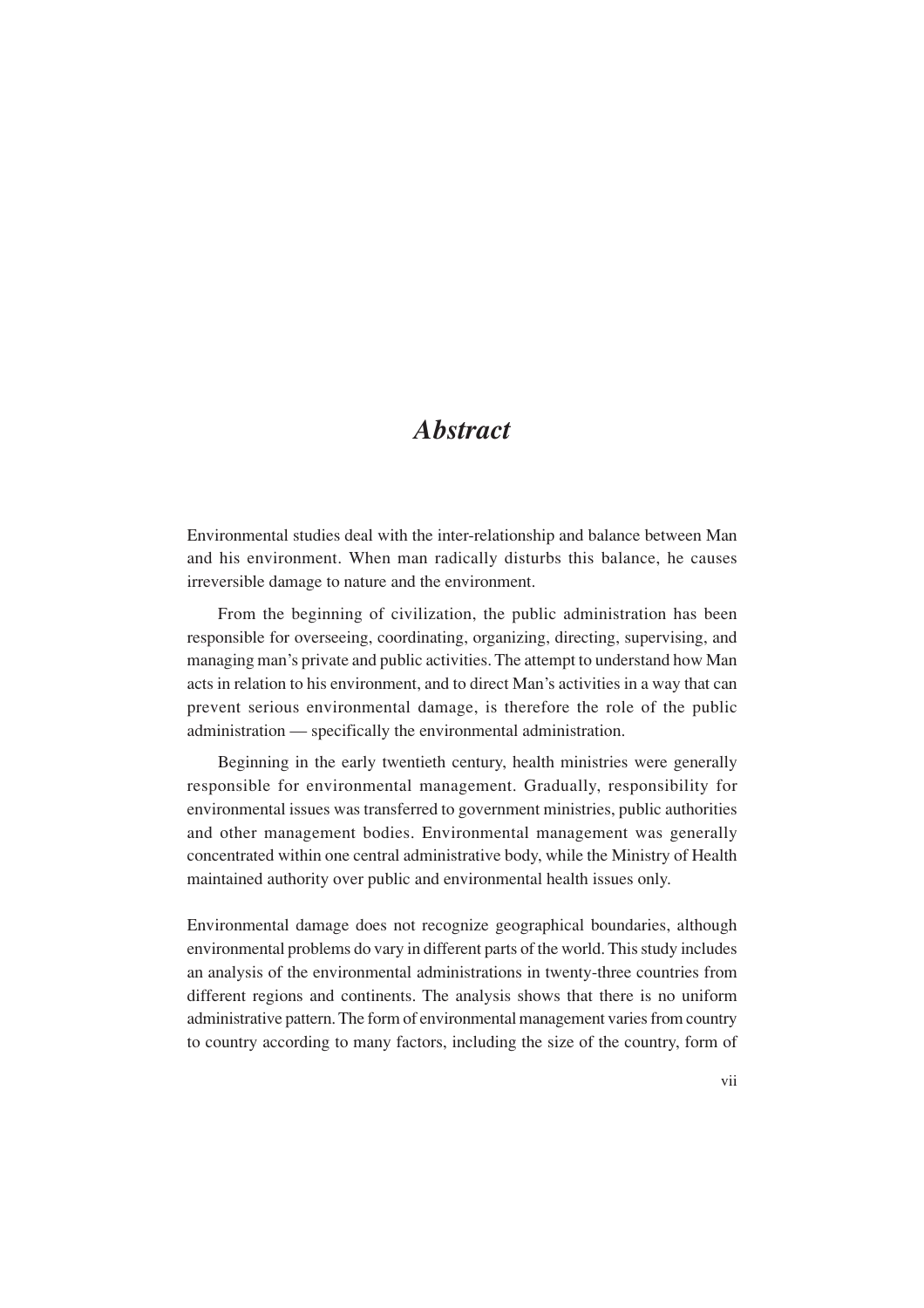government, unique environmental problems, level of economic development, political situation, historical background, etc. Although there is no one model, the central, environmental administrative authority is usually designed in one of three ways:

- ◆ One environmental ministry, with total authority over environmental issues.
- ◆ One environmental ministry, which also coordinates other ministries' environmental activities.
- Several ministries or administrative bodies with authority in environmental issues.

The increased global awareness of environmental problems that followed the Stockholm Conference in 1972 was expressed, among other things, in the realm of administration, through the establishment of new environmental ministries or government units, the concentration of environmental issues in central administrative bodies, or, as has been the trend over the past twenty years, the inclusion of articles for environmental protection in countries' constitutions.

The broad global survey presented in this study serves as the introduction to a more focused review of the structure and function of Israel's environmental administration.

During its first stage, the study focused on bodies within the executive authority, and on the State Comptroller. In the future, the study will also examine Israel's legislative and judicial authorities. The analysis of the environmental administration in Israel's executive authority was based on the extent of the body's activities at the central, regional, and local level. At the central level of government, environmental administration is in the hands of public authorities, which are described here, and in the hands of many government ministries, which will be described in the next volume of the study.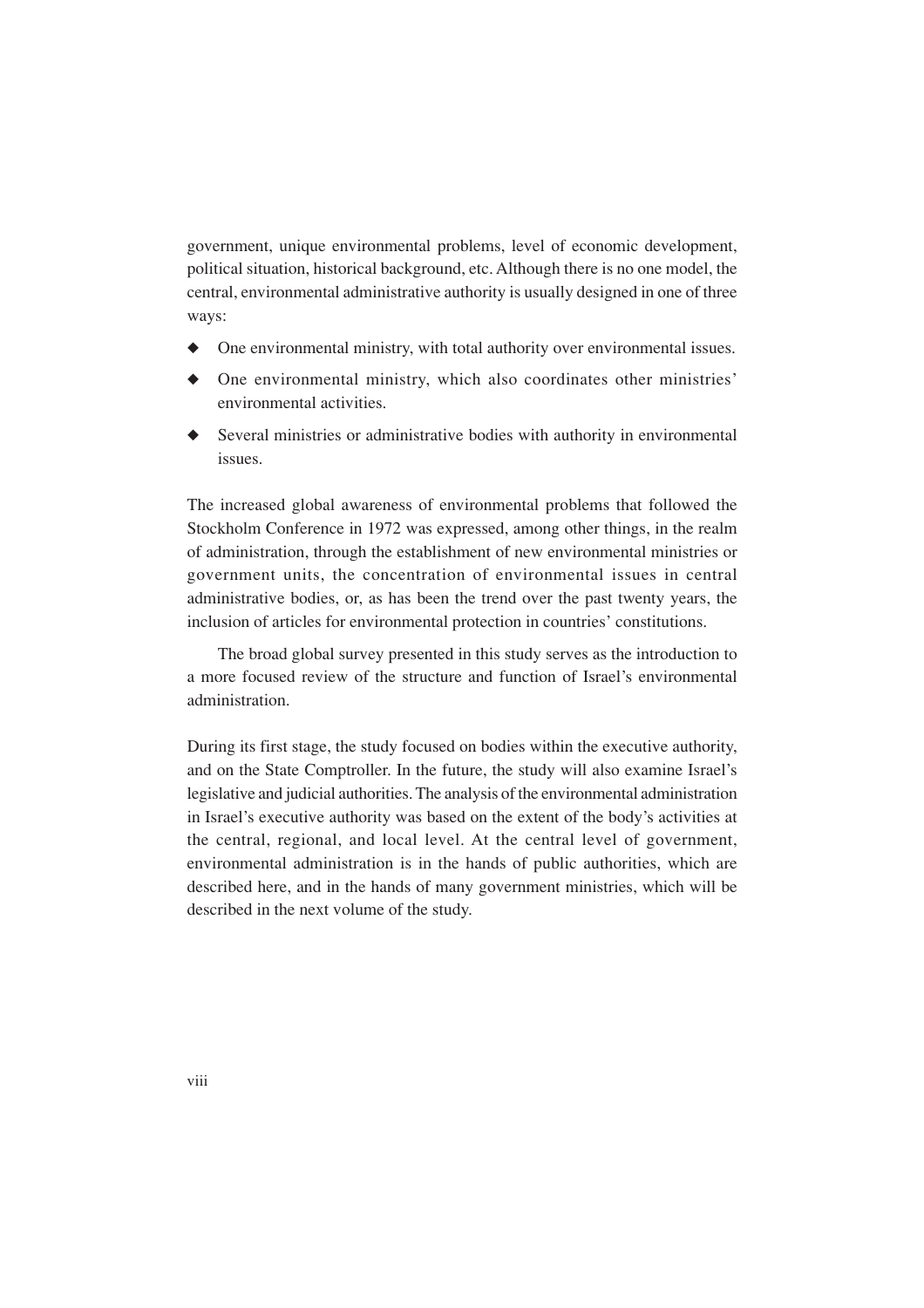#### **Public Authorities**

Israel's Central Authority deals with environmental issues through its many public authorities. It is difficult to find one common denominator that defines all the public authorities that deal with environmental issues in Israel since they are spread out both functionally and geographically. Some function by power of law, some by power of a government decision, still others on a different basis. Some deal primarily with environmental issues; for others, environmental protection is a small part of their agenda. Some authorities are small and have limited resources, while others are among Israel's most central administrative bodies, with considerable influence and / or economic power.

This study mapped and examined the public authorities that are involved in environmental protection in Israel. The study, the first of its kind, required consolidation of basis source materials, primarily materials published by the authorities themselves.

- ◆ *The Israeli National Academy of Sciences:* An entity established by law. The purpose of the academy is to cultivate and promote science and research. Within this framework, the academy is involved in environmental science, and in the applications of environmentally oriented research. The Academy cultivates experts in environmental science, supports the preservation of biodiversity and environmental collections, organizes environmental conferences and publications, supports research on sustainable development, and cooperates with the Israel Antiquities Authority.
- ◆ *Consolidated Refineries Ltd.:* The company, which imports and refines crude oil, is primarily government-owned and is under Ministry of National Infrastructure supervision. Its involvement with environmental issues is alongside its regular activities, in an attempt to minimize the factories' negative environmental impact. Each factory employs an environmental engineer, who is directly subordinate to the factory manager. Among their activities: establishment of a sulfur dioxide emission monitoring plan, use of "oildevouring" bacteria, and maintenance of Park Afek.
- ◆ *Manufacturers Association of Israel:* The representative organization of Israel's industrialists with members from most of Israel's industrial factories, including privately owned, publicly owned, and government-owned industries.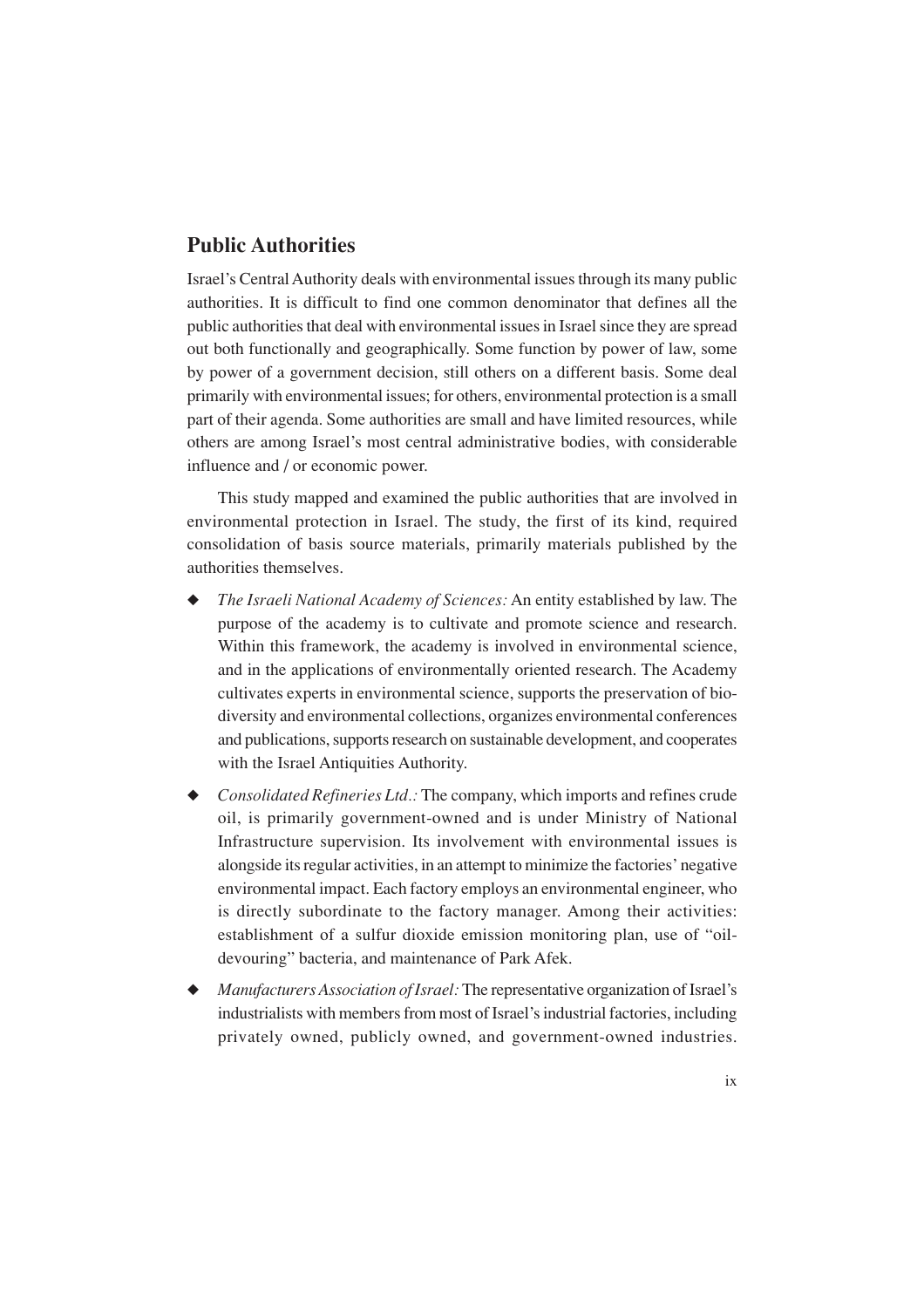According to a Minister of Interior decree, the association is authorized to submit its opposition to government outline plans in the Planning and Building Committee. The association has a chemistry, pharmaceutical, and environment society, whose members includes factories involved in various fields of chemistry. The committee for environmental quality manages the society's environmental activity; represents the Association before the parliament and various government ministries; and distributes information regarding environmental legislation, regulation, and initiatives to the society's members.

- ◆ *The Israeli Society for Biological Research, Inc.:* The Office of the Prime Minister is responsible for this government-owned company, which is a daughter company of the Israeli Institute of Biological Research. The company is involved in basic and applied research, and specializes in biotechnology, clinical chemistry, and environmental science. The company provides services in environmental monitoring, including gas sampling and analysis, and conducts studies and risk analyses for Israel's industrial sector.
- ◆ *The Company for Research on Oceans and Lakes:* A government-owned company that is subordinate to the Ministry of National Infrastructure. The company is involved in oceanographic and hydrologic research and development and provides related professional services. The company's primary objective is to provide a technological and scientific base for water, ocean, and coastline preservation, utilization and management in Israel. The Company's environmental activities include: environmental monitoring and research; environmental forecasting; providing environmental data and consultation; developing environmentally friendly technologies; providing training and instruction in environmental topics; assisting developing countries with environmental problems; and representing Israel in international organizations that are involved in ocean research and monitoring.
- ◆ *Israel Electric Company:* This is a government-owned company, supervised by the Ministry of National Infrastructure. The company invests in environmental research, participates in environmental projects, and has taken steps to reduce air pollution caused by sulfur dioxide emissions and by fuel combustion in its power plants. Within the framework on the company's sector for statutory planning and the environment are the unit for environmental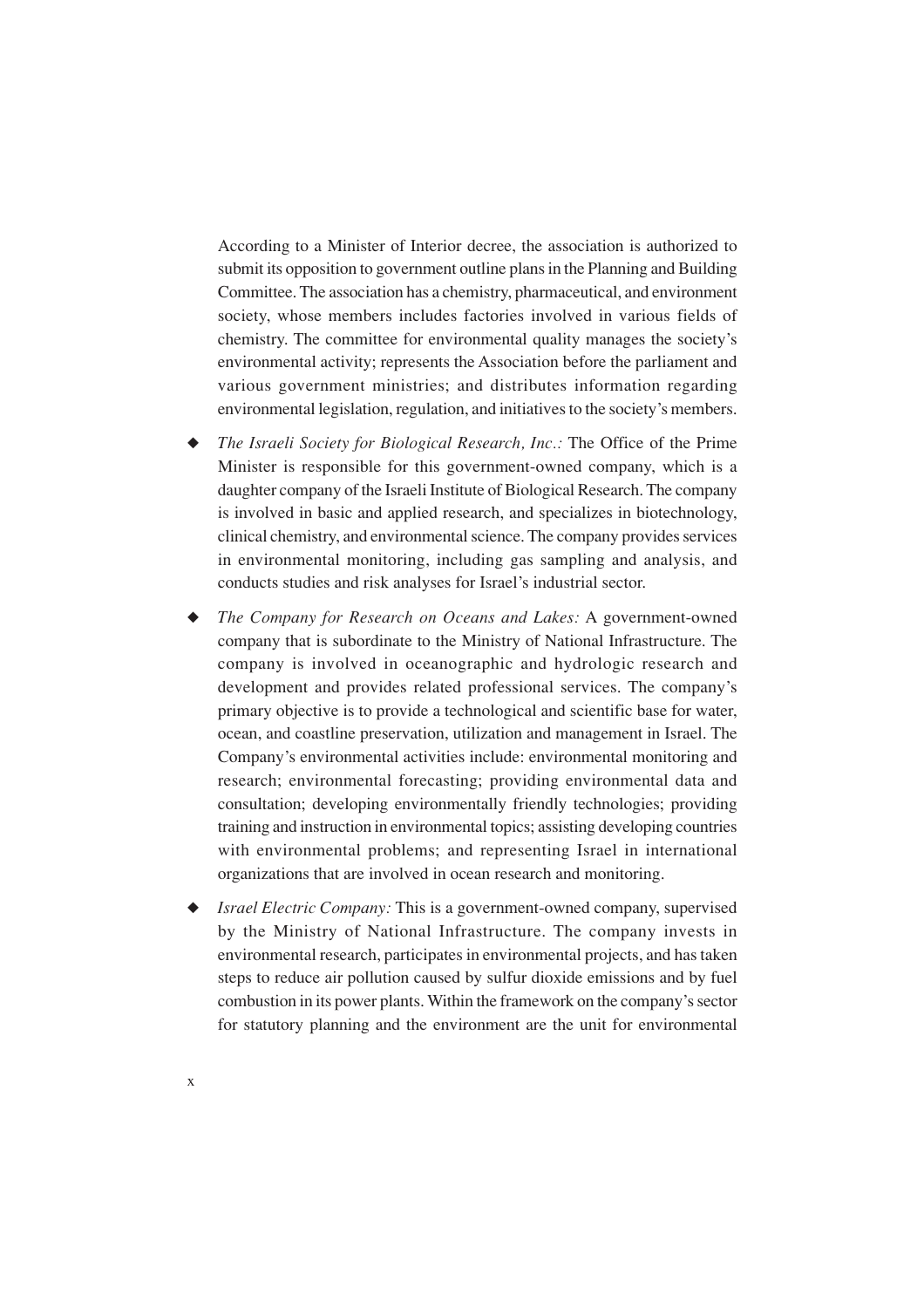licensing and nuisance prevention, the environmental quality department, and the department of environmental impact assessment.

- ◆ *Environmental Services (Ramat Hovav), Inc.:* This government-owned company manages the Ramat Hovav toxic waste treatment plant. The company is subordinate to the Ministry of Environment, and is subject to the Ministry's supervision and instruction. The company treats, neutralizes and recycles toxic industrial waste; performs a variety of laboratory tests; and monitors air pollution.
- ◆ *The Government Company for Tourism:* The declared purpose of this government- owned company is developing and investing in Israeli tourism. The company is involved in infrastructure development, and in implementing the Ministry of Tourism's policies. Its environmental role is primarily in nature and national parks conservation.
- ◆ *The Central Bureau for Statistics:* The Bureau, which is under the Office of the Prime Minister's authority, provides statistical data to assist in guiding government policy. The environment, agriculture, and territory unit provides environmental data on air, water, wastewater and recycled wastewater, landcover, and the biosphere.
- ◆ *The National Council on Drainage Issues:* An entity established by law. The Council advises the Minister of Agriculture on policy issues related to the Drainage Law. A number of legal directives obligate various statutory bodies to consult the Council.
- ◆ *The National Council for Environmental Quality:* The Council was an independent, public body that functioned until 2003, based on a government decision. The Council's primary goal was to bring environmental issues to decision makers and policy makers' public agenda, and to warn against environmental trends that might harm Israel in the future, while keeping an eye on Israel's social and economic development.
- ◆ *The National Council for Civil Research and Development:* The council is an independent advisory body, which will be re-established according to law. The decision to re-establish the Council is based on a government recommendation from April 2004. In 1968, the Council established the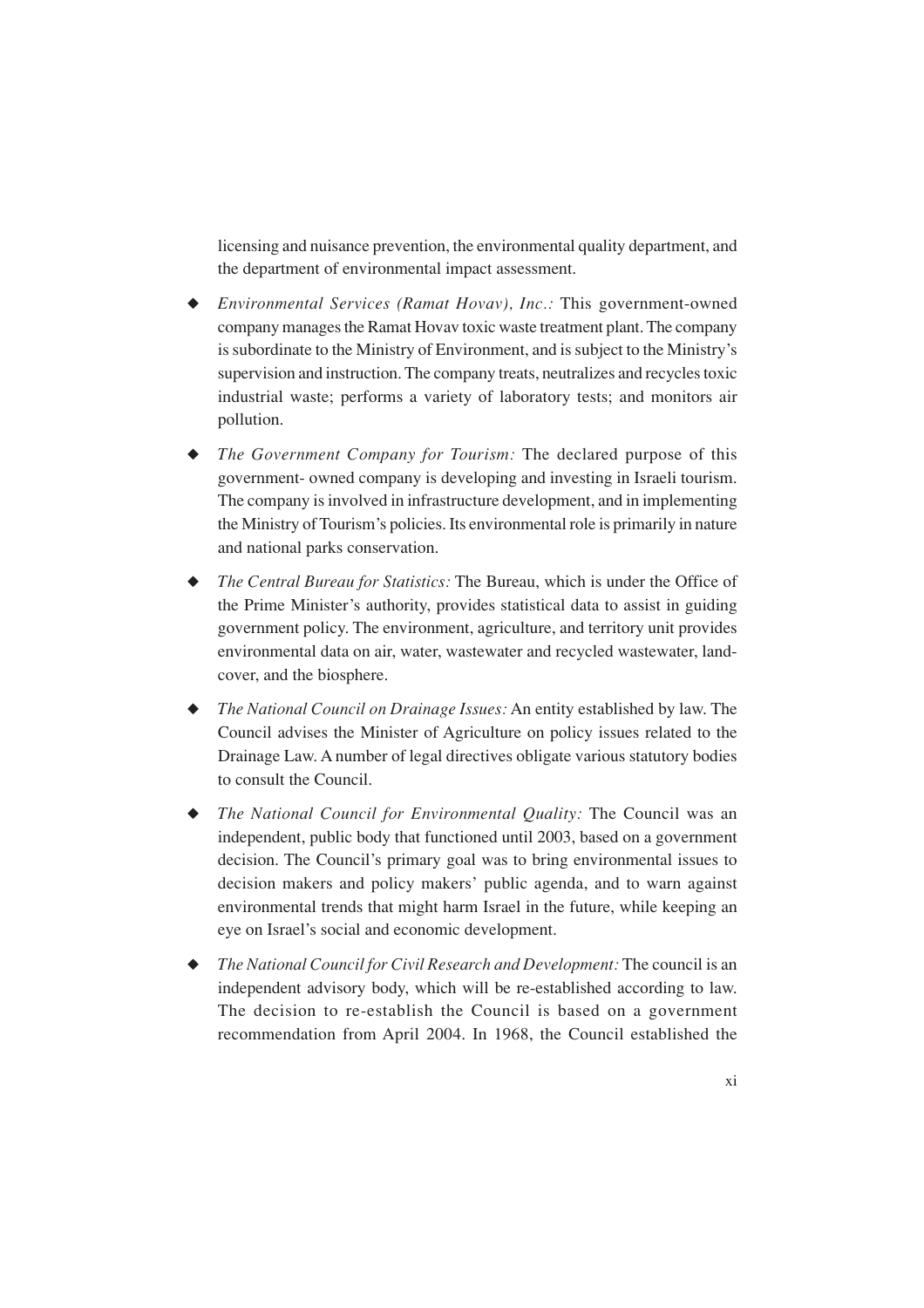Committee for Water Quality, which became a cornerstone for government bodies in environmental protection. The Council's objectives include promoting coordination in civil research and development and directing national policy and priority setting. The Council's role in shaping long term strategy in research and development is part of the trend towards sustainable development.

- ◆ *The Council for National Parks, Nature Reserves and National Landmarks:* a statutory body established by the government. The Council is an advisory body to the Minister of Interior, the Minister of Environment, planning authorities, local authorities and the Nature and National Parks Authority. The Council's responsibilities are derived from a number of laws.
- ◆ *The Council for Building and Site Preservation:* The Council was established based on a recommendation from the Parliament Committee on Education, following continued destruction of historic sites. The Council is not a legal entity, but is authorized by the Society for Protection of Nature in Israel and functions as a secondary body within the Society. The Council's main objectives are to prevent destruction of buildings and sites, to initiate and promote preservation and development programs, to increase public awareness about the need for preservation, and to impart values regarding the importance of preserving the constructed heritage.
- ◆ *The Water Council:* The council, which was established by law, is appointed by the government. Among the functions imposed upon the Council by law, is advising the Minister in charge of water on questions of water policy.
- ◆ *The Israel Lands Council:* The council, which was established by law, is appointed by the government. The council determines the land policy by which the Israel Lands Administration operates, supervises its activities and approves its budget proposals.
- ◆ *The Agricultural Research Organization of Israel Volcani Center:* The Agricultural Research Organization is under the authority of the Ministry of Agriculture. It is the largest agricultural research body in Israel, and is responsible for planning, organizing and implementing most of the agricultural research in Israel. The Administration acts as an extension of the Ministry of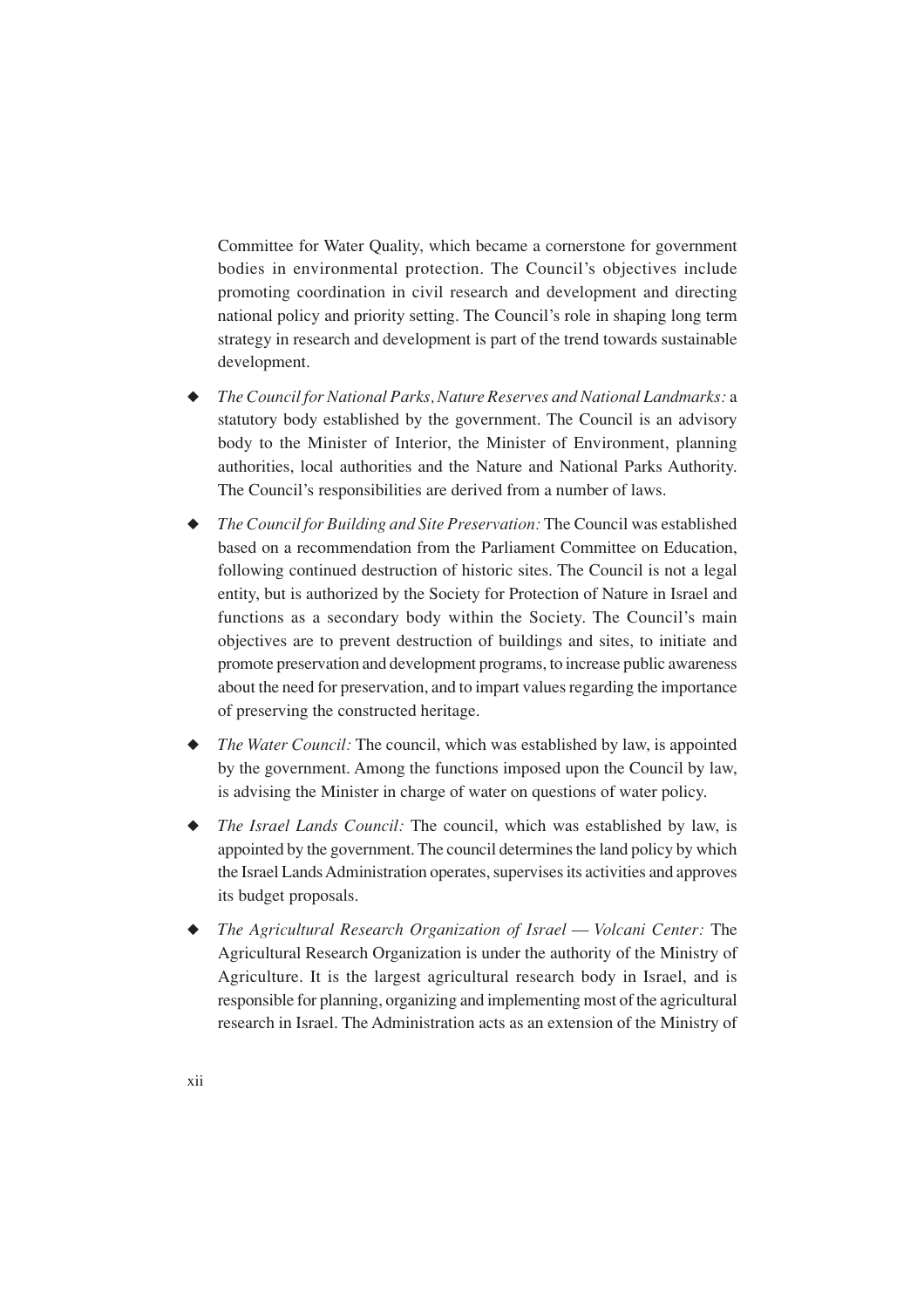Agriculture in infrastructure research, applied agricultural research, and in handling issues related to agricultural produce.

- ◆ *The Israel Lands Administration:* An entity established by law. The Israel Lands Administration is a government body subordinate to the Ministry of Industry and Trade. It is entrusted with managing ninety-two percent of Israel's lands and deals mostly with leasing out land to the agricultural, industrial, and residential sectors. The planning and development unit handles most of the administration's environmental activities. Sustainable development and environmental considerations set many of the administration's projects in motion.
- ◆ *The Geological Institute:* The Geological Institute functions within the Ministry of National Infrastructure. The Institute conducts surveys, carries out applied scientific research and development, advises and provides services, creates analytical infrastructures, builds and maintains national databases.
- ◆ *The Geophysical Institute:* The Geophysical Institute is a government-owned company funded and supervised by The Ministry of National Infrastructure. The Institute conducts geophysical surveys, underground mapping, and research projects meant to minimize risk from earthquakes. It is also involved in environmental geophysics research. The Institute established the Center for Water and Air Pollution Monitoring.
- ◆ *The Israel Export and International Cooperation Institute:* The Institute is non-profit organization that was established by the government, the manufacturers association, and the commercial bureau's trade unit, in order to promote its members exports. The Institute promotes exports for industries related to environmental chemistry and technology.
- ◆ *The Standards Institution of Israel:* The Institution is one of the bodies authorized by the Ministry of Industry and Trade. The Institution's objectives are to ensure quality by preparing standards; conducting surveys, studies and inspections; and by granting "standard labels." The institute takes part in the "green label" project, which gives environmentally friendly products a market advantage. The institute is involved in environmentally friendly construction, by integrating environmental considerations into the building process and the commitment to uphold environmental standards and regulations.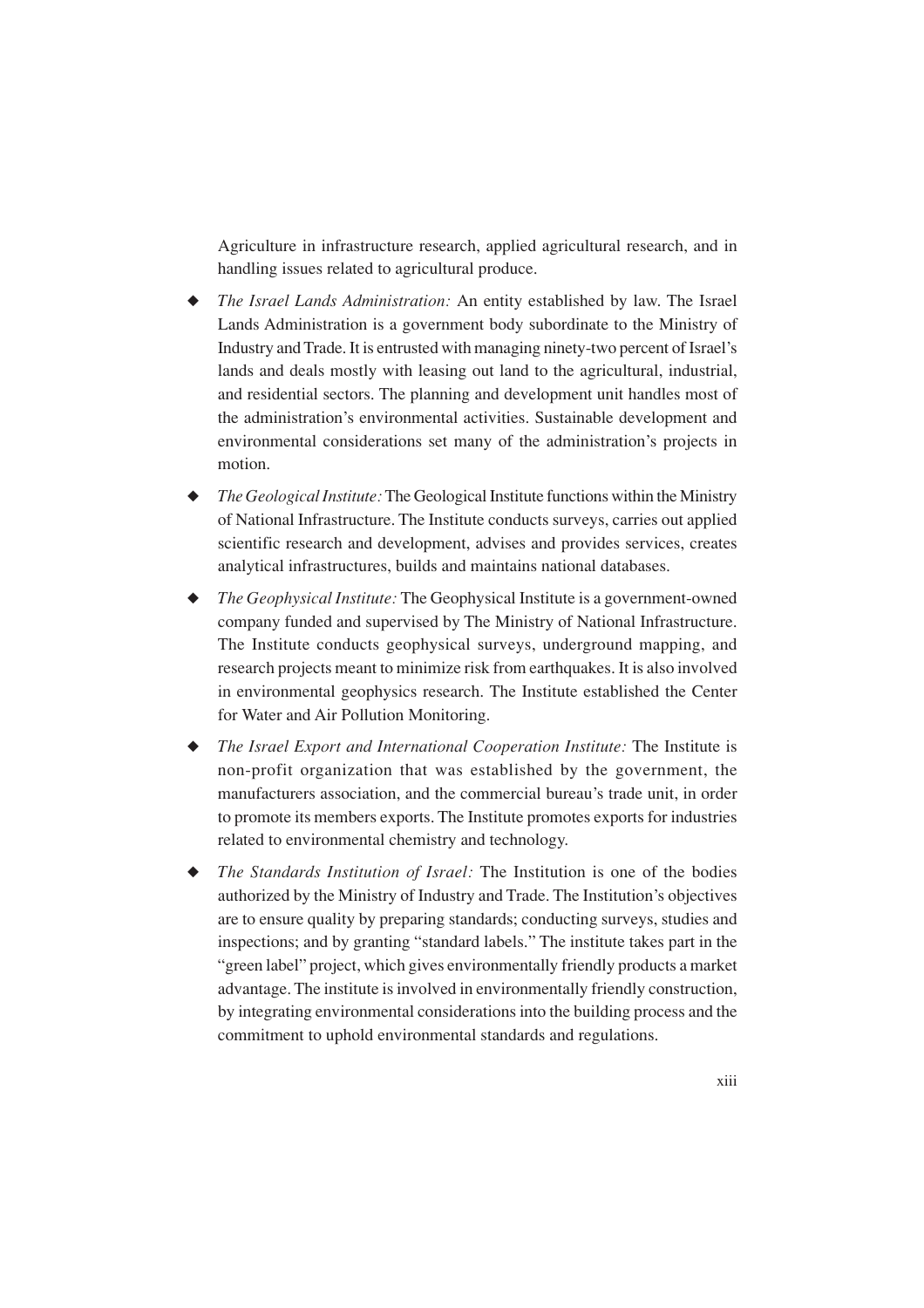- Department of Public Works: An entity with statutory power. The Department of Public Works, which is subordinate to the Ministry of Transportation, is responsible for planning, developing and maintaining Israel's network of intercity roads. The Department is involved in the following environmental activities: conducting environmental impact assessments; planting and forestry on the sides of the roads; preserving lands and preventing floods; preventing and minimizing air and noise pollution from transportation; recycling building materials; and architectural and landscape planning by the sides of roads.
- ◆ *The Israeli Institute for Biological Research:* The Institute conducts basic and applied research of national importance in the fields of biology, chemistry, public health, and environmental science, at the request of government and civil bodies in Israel and abroad. The institute develops methods for estimating concentrations of environmental contaminants; conducts meteorological measurements and risk assessments; and conducts research on toxic substances and pest removal.
- ◆ *Mekorot:* A statutory body. Mekorot is a government owned company with legal standing. The company operates Israel's water system and is in charge of water supply, developing water supply systems, and developing new water sources. The company's primary environmental activities include wastewater treatment and recycling, water desalinization, and water quality assurance. The company's environmental department is involved in protecting Israel's water resources from contamination.
- ◆ *The Government Fund for Quarry Restoration:* This independent body, that was established by the Quarry Ordinance, is responsible for restoring deserted quarries to a land use determined by the planning institutions. Restoring quarries prevents them from becoming an environmental and security problem.
- ◆ *The Jewish National Fund:* An entity with statutory power. This company, owned by the Zionist Federation, is involved in forestry, river restoration, preservation of forests and open lands, preventing desertification, and assisting the national water economy. The JNF is also involved in agricultural and ecological research, soil and coastline surveys, and mapping of environmentally sensitive areas.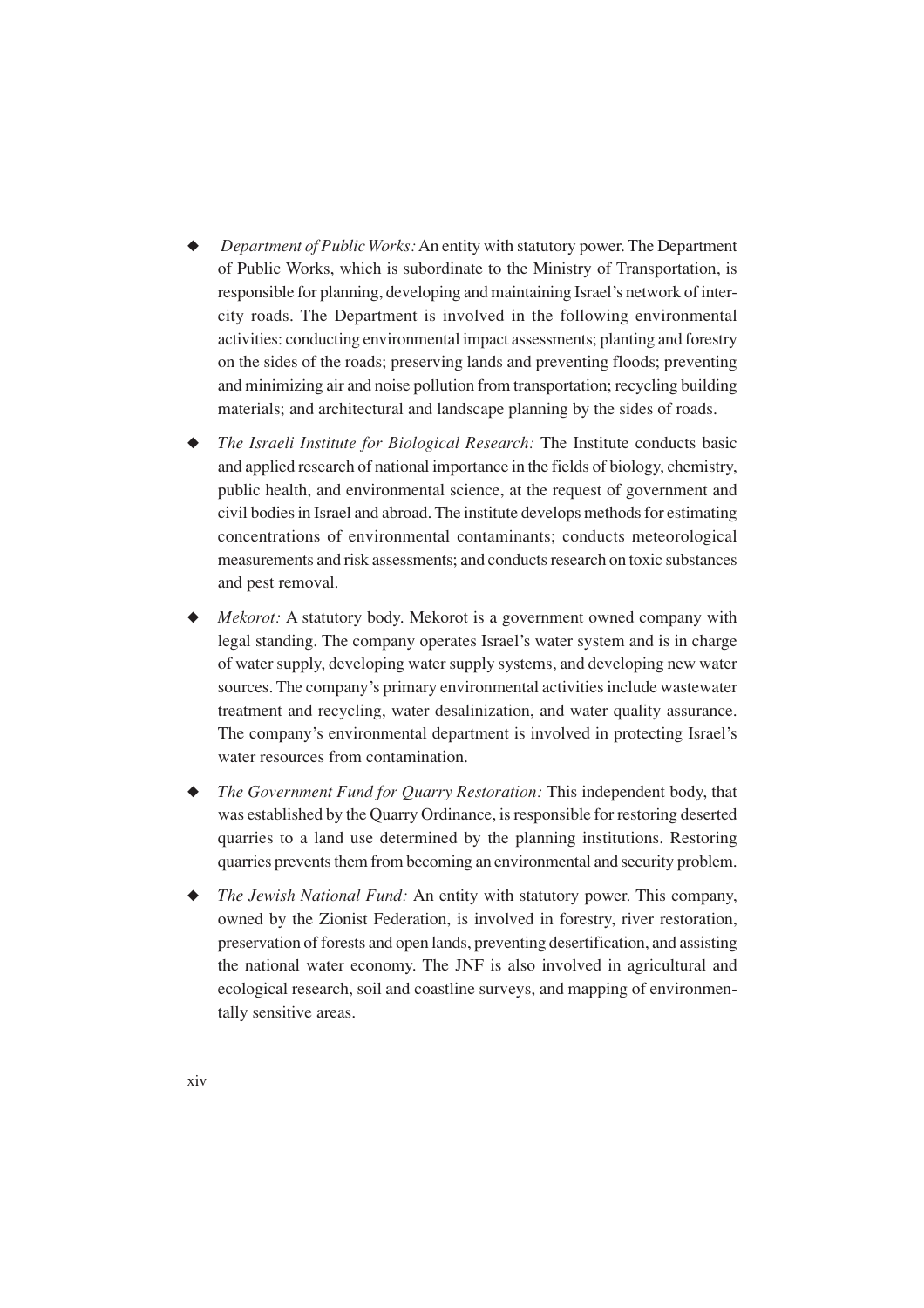- ◆ *The Chief Rabbinate of Israel:* A statutory body. This is an independent body, under the authority of the Ministry of Religious Affairs. It is defined as the Israeli government's supreme authority on spiritual and legal affairs. The Chief rabbinate touches upon environmental issues through its work with the agricultural sector and large urban wholesale markets.
- ◆ *Israel Antiquities Authority:* An entity established by law. The authority is a corporation that is responsible for enforcing the Antiquities Law of 1978. The authority is responsible for declaring that a given area is an archeological site, and for setting and implementing development policy in those declared areas. The Authority is involved in studying, preserving, and restoring these sites. One of the authority's objectives is to preserve values of nature and the environment.
- ◆ *The Public Works Authority for Water and Sewage:* This is a government supervisory authority, which was established according in the Water and Sewage Corporation Law of 2001. The purpose of the authority is to ensure the quality of the water and sewage services provided by municipal companies. Among the authorities responsibilities: to establish standards for services the company is required to provide; supervise the way the company handles customer complaints and fulfills its obligations; review the company's expenses and establish its rates; and to establish guidelines regarding the company's obligations to consult and report to relevant government appointees and ministers, as established by law.
- ◆ *The Nature and National Parks Authority:* An entity established by law. This is an independent corporation, that functions in accordance with the National Parks, Reserves, and Sites Law of 1998. It is considered one of the most important bodies in Israel's nature preservation system. Its objectives are to protect biodiversity, the ecosystem, and Israel's parks, nature reserves, and landscapes; to preserve and foster heritage sites in Israel's natural parks and nature preserves; and to educate the public about the importance of nature, landscape, and heritage preservation. The Authority's modes of activity are distributing information, supervising, enforcing, and assisting academic studies. The environmental unit provides professional assistance in areas such as allocating water for nature, treating and eliminating wastewater from natural parks and nature reserves; restoring rivers; and proper usage of toxic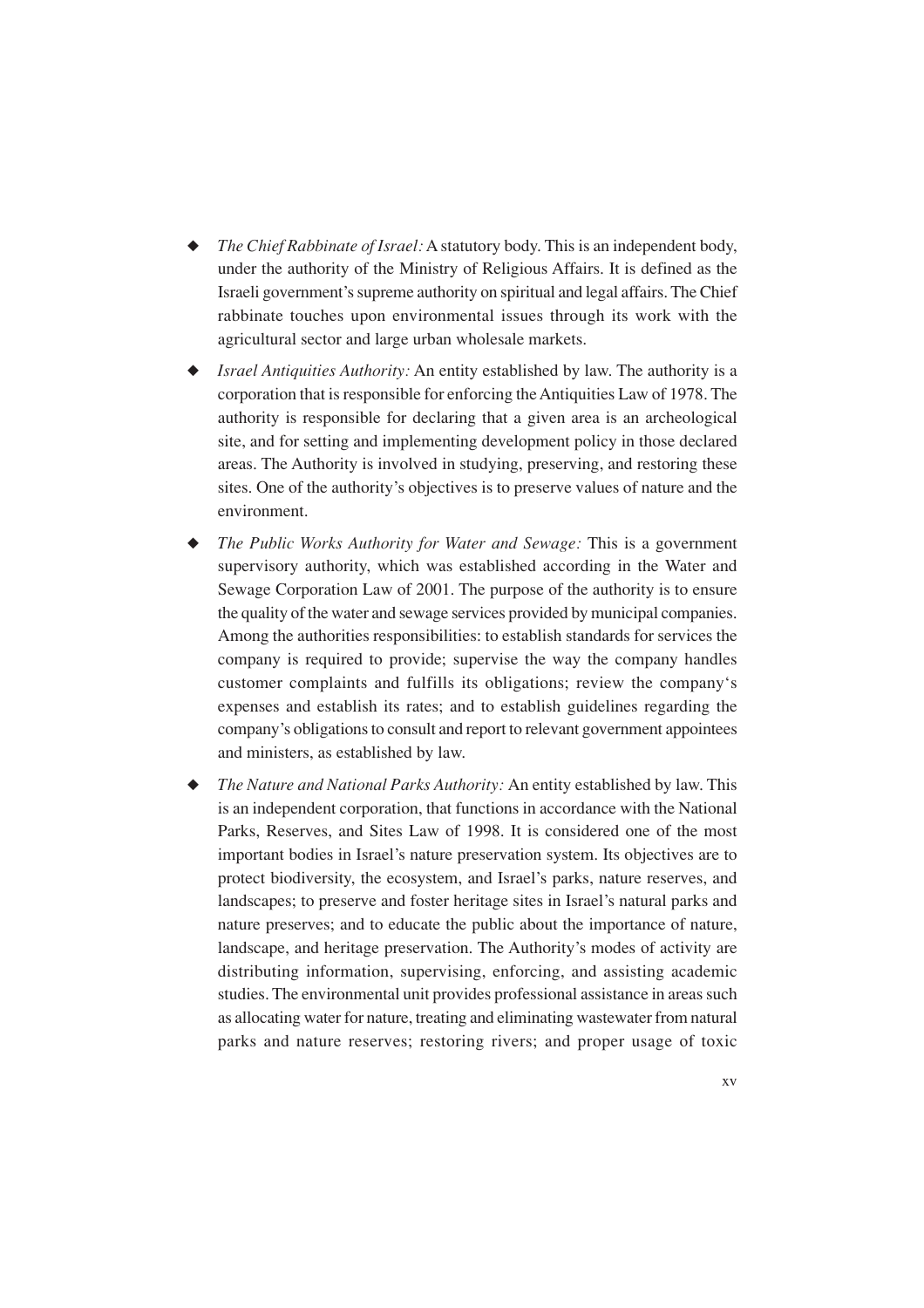substances. The environmental monitoring unit monitors rivers, water quality, water use in nature protection, and toxic substances.

- ◆ *The Ports Authority:* This corporation is responsible for planning, constructing, developing, managing, and running many of Israel's ports. Port managers supervise handling of cargo containing toxic substances, and ensure that precautionary measures are taken. They are also responsible for collecting fines imposed by the Ministry of Interior for ocean oil spillage. The authority's environmental appointee is involved in environmental issues at the regular operating level, and at the level of statutory planning. The ports have a considerable impact on the environment, including air pollution, ocean pollution, sewage, waste, land contamination, groundwater contamination, and toxic substances. The Authority's environmental appointee deals with environmental issues related to planning, law, and day to day operation.
- *The Airport Authority:* An entity established by law .This corporation legal is responsible for operating, planning, developing and securing airports and continental border terminals. The Authority is responsible for planning and construction at these sites and for providing related services. The Authority's primary environmental activities include: taking steps to reduce noise pollution from planes; assimilating environmental considerations into airport development plans; setting operational standards for reducing the potential for air, water, and land contamination from fuel burning and storage; setting standards for toxic substance use; wastewater treatment; waste removal, and using treated wastewater; and assimilating these in the framework of installations' regular operations.
- ◆ *The Meteorological Service:* An entity with statutory power. The hydrological service, which is subordinate to the Ministry of Transportation, is involved in the following environmental activities: general forecasting, forecasting of extreme weather phenomena, and forecasting air pollution potential. The service also prepares environmental impact assessment and provides data to bodies that prepare such assessments, conducts meteorological research, and collects data for climate, agro-meteorological, and environmental research. The service has developed a national archive for meteorological data.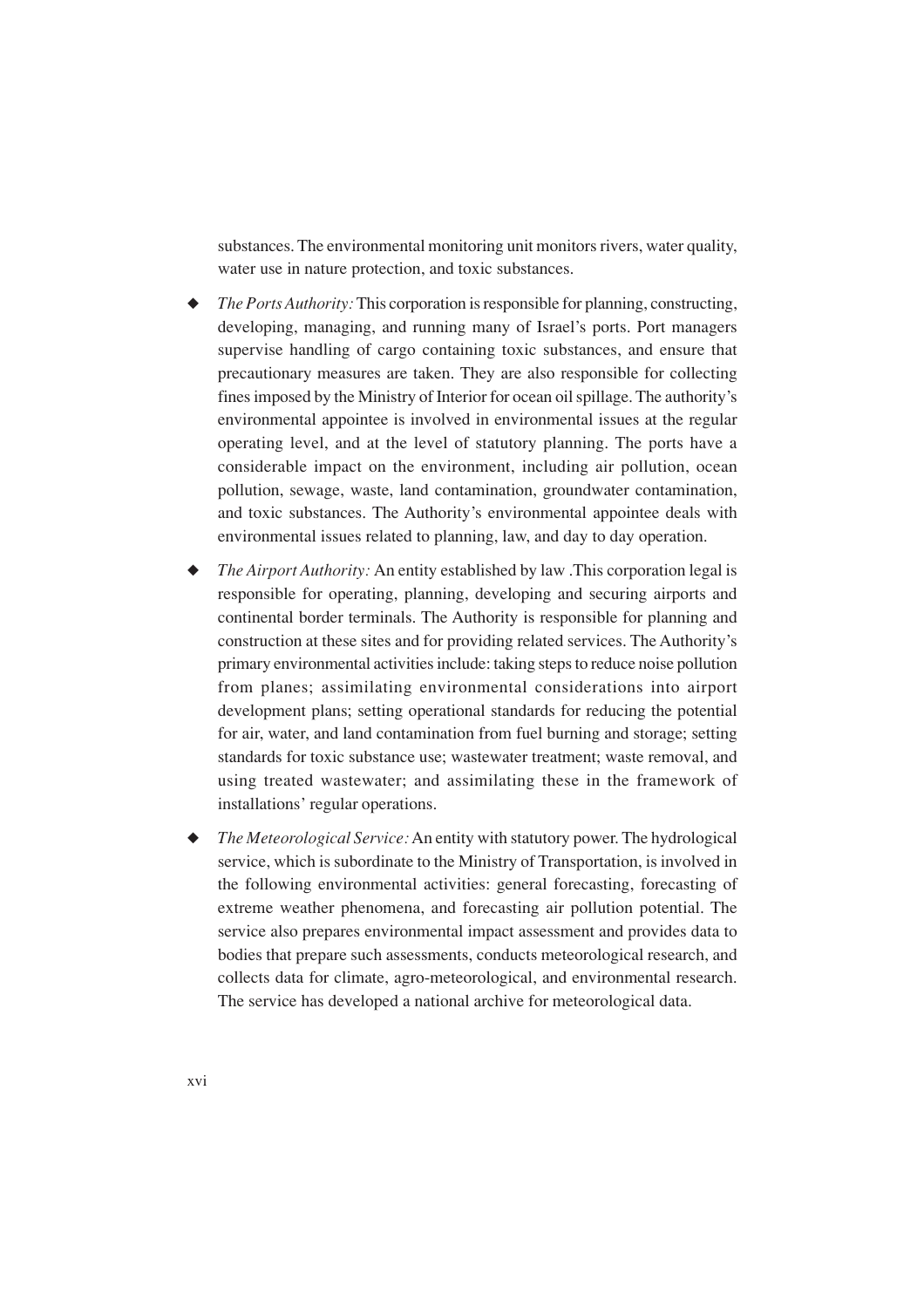#### **The State Comptroller's Office**

- ◆ General background: The State Comptroller is an independent authority, separate from the executive authority. The Comptroller's powers are derived from the State Comptroller's Basic Law, and from the State Comptroller Law of 1958. The State Comptroller's function is to examine the reviewed bodies' actions, management practices, efficiency, and other parameters, as he sees fit. The Comptroller publishes his findings and recommendations in a public report. The comptroller's objectives are to increase transparency, bring certain matters to the public agenda, and point out deficiencies and irregularities.
- ◆ The state comptroller's review of environmental issues is based on the following principles and rules:
	- 1. Examining whether there is transparency in order to strengthen the principle of accountability.
	- 2. Examining whether development processes are carried out in light of sustainable development requirements.
	- 3. Examining whether cost-benefit analyses are considered in decision making.
	- 4. Examining execution of long term planning.
	- 5. Examining whether authorities try to uncover risks.
	- 6. Creating tools for quality-control that expedite efficiency
	- 7. Urging the authorities to pass appropriate laws and regulations, and to update existing ones.
	- 8. Utilizing studies that analyze and compare regulations and processes in the Western world.

The State Comptroller audits the following environmental topics: Israel's international obligations and their application; the existence of a national policy on inspection; the existence of environmental laws and regulations and the degree of their application; planning and budgeting; the application of environmental standards; the existence of environmental databases; the existence of environmental monitoring systems; licensing; inspection and enforcement; and regulation of expenses.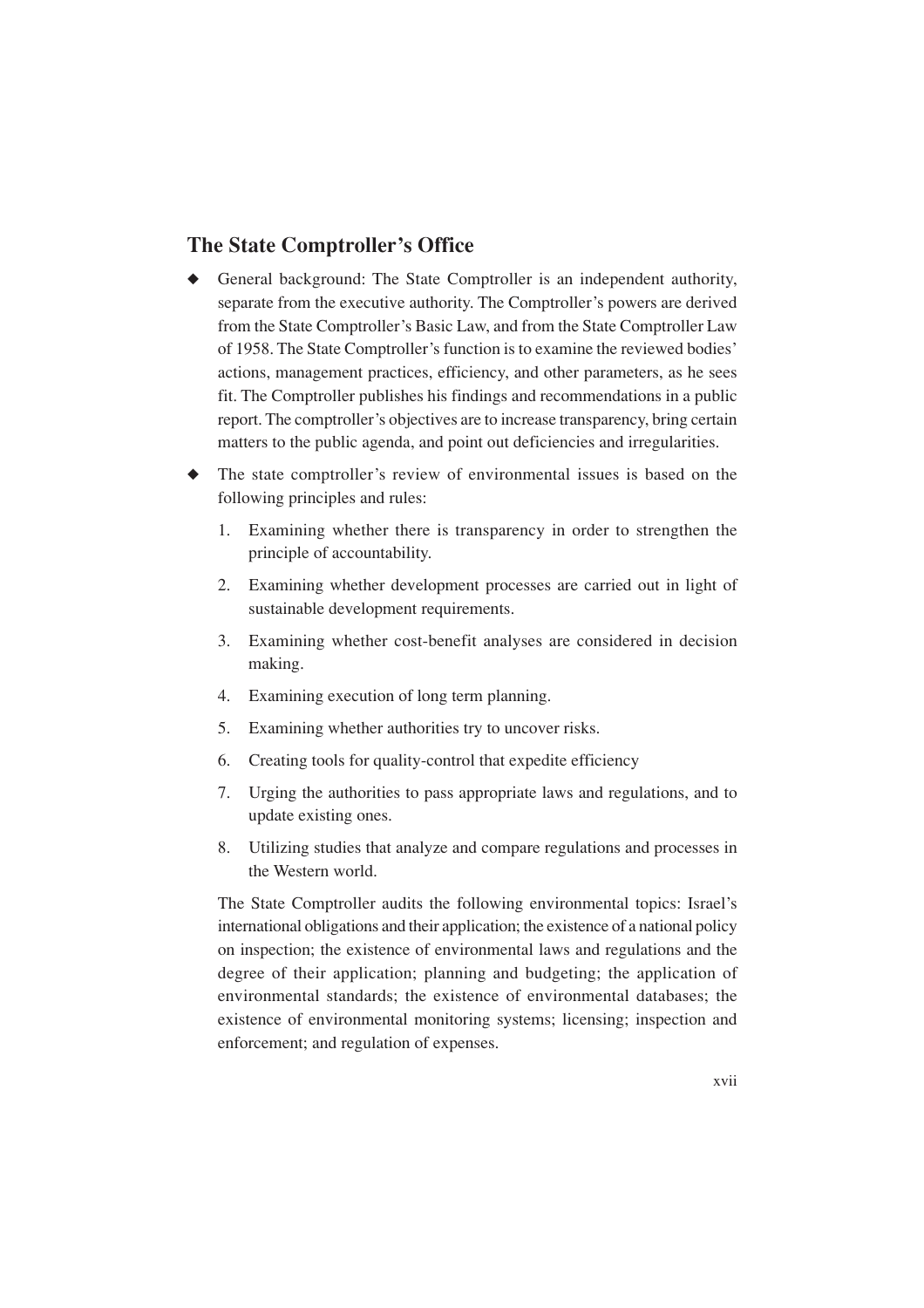◆ The state comptroller's office audits important environmental topics including: water quality, the water system, suitable land use, noise pollution, waste removal, toxic waste treatment, and preparation and review of environmental impact assessments. In most of its reports, the review has pointed out significant gaps between planning and execution, primarily with respect to delays in the planned schedule. The reports have pointed out problems and delays in execution of decisions made by the parliament and ministry environmental committees and considerable problems in the government's environmental administration — primarily in environmental enforcement and inspection.

The review process in Israel is performed with constant and continuous attention to developments in international standards in public and environmental administration. For Israel's State Comptroller, these standards serve as benchmarks towards which Israel should strive.

#### **Conclusions**

Many public authorities in Israel are involved in environmental issues. For most of these, there is no central governmental body to guide or supervise its activities.

This study examined the many public authorities in Israel that are involved in environmental issues. The study focused on the authorities' activities and their legal and administrative infrastructure. This study is the first "guide to the perplexed", designed to help orient the reader through the complex web of administrative bodies that deal with environmental administration in Israel.

Many of the units within Israel's public authorities act without central direction, without any requirement to coordinate their activities, and with different objectives, determined by their own agenda or the agenda of the ministries within (or alongside) which they function.

The multitude of public authorities with shared responsibilities and duties on the one hand, and autonomous power on the other, can result in duplication, conflicts of interest, squandered resources and manpower. For the public, the current situation creates uncertainty, frustration, and anger. Public authorities with shared